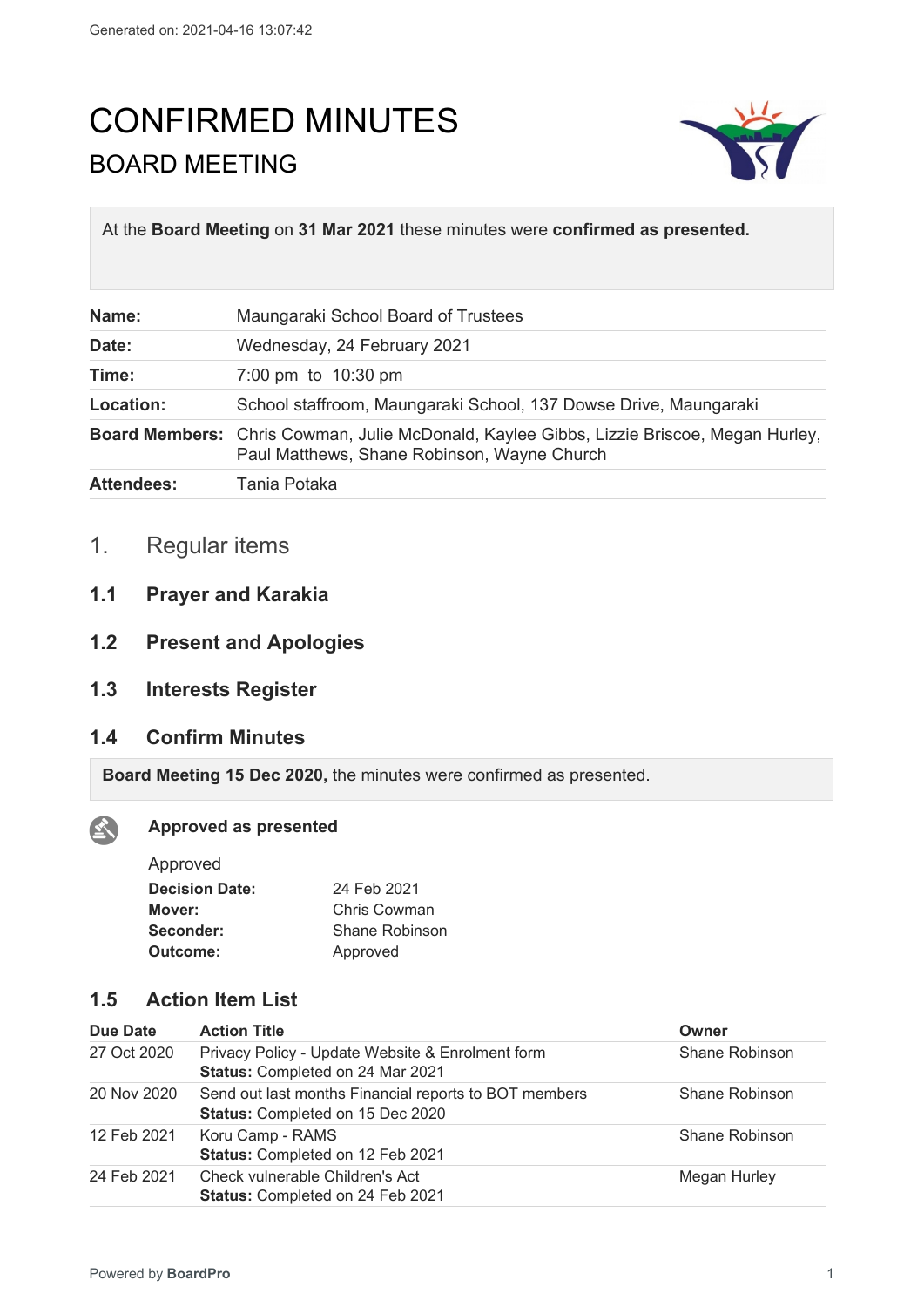| Due Date    | <b>Action Title</b>                                                            | Owner                |
|-------------|--------------------------------------------------------------------------------|----------------------|
| 24 Feb 2021 | <b>Board Self Review</b><br>Status: Completed on 24 Feb 2021                   | <b>Paul Matthews</b> |
| 24 Feb 2021 | Board Self Assessment checklist<br><b>Status: In Progress</b>                  | <b>Paul Matthews</b> |
| 26 Feb 2021 | Budget 2021<br>Status: Completed on 18 Feb 2021                                | Shane Robinson       |
| 26 Feb 2021 | 10 year Property Plan adjustment<br>Status: Completed on 18 Feb 2021           | Shane Robinson       |
| 26 Feb 2021 | <b>Principals Appraisal Summary Report</b><br>Status: Completed on 19 Feb 2021 | <b>Paul Matthews</b> |
| 30 Apr 2021 | Zone Review<br>Status: Completed on 17 Mar 2021                                | <b>Paul Matthews</b> |

## **1.6 Grant applications**

Ratify that the proposal on the 16/2/21 was approved.



#### **Ratified**

| Approved              |                |
|-----------------------|----------------|
| <b>Decision Date:</b> | 24 Feb 2021    |
| Mover:                | Shane Robinson |
| Seconder:             | Megan Hurley   |
| Outcome:              | Approved       |

## **1.7 Principal's Report**

- The staff checked our current online programs and made some slight amendments so they are ready in case we need to use if going in to lockdown.
- Lots of programs happening across the school
- Kiva increase of 17% mostly online. Reflected and feel this is because more online work done in 2020 due to lockdown. Keep online safety in the front minds of our families.
- 364 students enrolled lots of opportunities for families to come in to school. Teachers doing a good job of making connections early on.
- ERO update Christine Austin came in to meet & greet with us. Excited to get more information in paper formats. Loved the passion in learning for life across the school, high function areas across the school. Will continue the relationship over the next year. If all is going well it will end. She will inquire about things and ask the questions. Unsure about how the report will look at the end of the visit period as still being worked on at ERO
- Programs for teacher training, bedding them in. Some PD already happening
- ESOL numbers discussed make up across the school and the challenges this presents in terms of communication and engagement.

#### **Approved**

| Moved                 |                |
|-----------------------|----------------|
| <b>Decision Date:</b> | 24 Feb 2021    |
| Mover:                | Chris Cowman   |
| Seconder:             | Julie McDonald |
| Outcome:              | Approved       |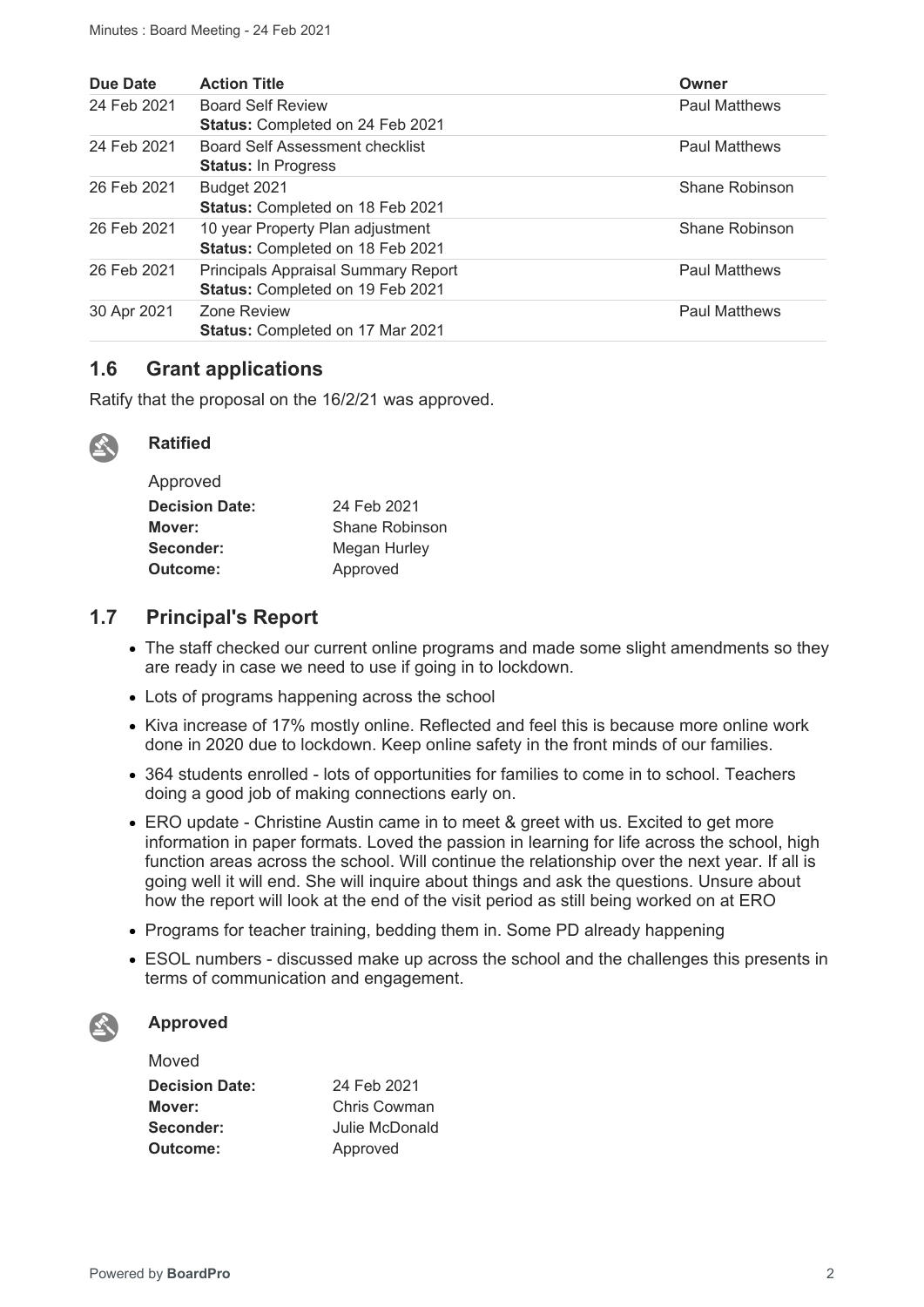

#### **Ethnicity break down**

Shane to get a break down of the Ethnicity make up across the school to present to the Board. Investigate schools who have a high make up of different ethnicities to see how they meet these challenges.

**Due Date:** 24 Mar 2021 **Owner:** Shane Robinson

## **1.8 Finance Report**

- Most budget lines are in line of the line within 3 to 4%
- 2021 Budget has been set
- \$35k towards F & E however should get MOE grant for this, possibly in this year
- Audit is underway
- What is the economic impact if we go in to lockdown? As a school our families still supported us financial in 2020. An impact could be staff illness.



#### **Approved**

Carried

| <u>van ivu</u>        |                |
|-----------------------|----------------|
| <b>Decision Date:</b> | 24 Feb 2021    |
| Mover:                | Wayne Church   |
| Seconder:             | Julie McDonald |
| Outcome:              | Approved       |
|                       |                |



#### **2021 Budget**

| <b>Budget Approved</b> |                |
|------------------------|----------------|
| <b>Decision Date:</b>  | 24 Feb 2021    |
| Mover:                 | Shane Robinson |
| Seconder:              | Kaylee Gibbs   |
| Outcome:               | Approved       |

### **1.9 Property Update**

- Special needs fencing should be finished by the end of the week.
- Adventure playground has already opened.
- 3 classroom block meeting with them currently about what the inside looks like. Looks great
- Bike track the quote came through today, a no frills option and frills option. Confirmed with Bikes in schools that we still have \$40k to use. They would like us to install a container for bikes. Hope the council may come on board to support this project. The MCA is working on this and we may need to find another \$15k to support this. If the council were to provide funding it could be a long process. Paul has drafted a letter to be presented to the informal Community Asset fund meeting this week. Community Asset fund will only fund what the council won't.
- New Library Build resolving issues and looking to be the beginning of 2022.
- 5YA was due to be spent on the Block A upgrade. However we can't upgrade the block as we have no spare space to move the classrooms to while the work is done. We may have the opportunity to use the 5YA to use for the Library block. This will push block A refurbishment into the next round of 5YA funding.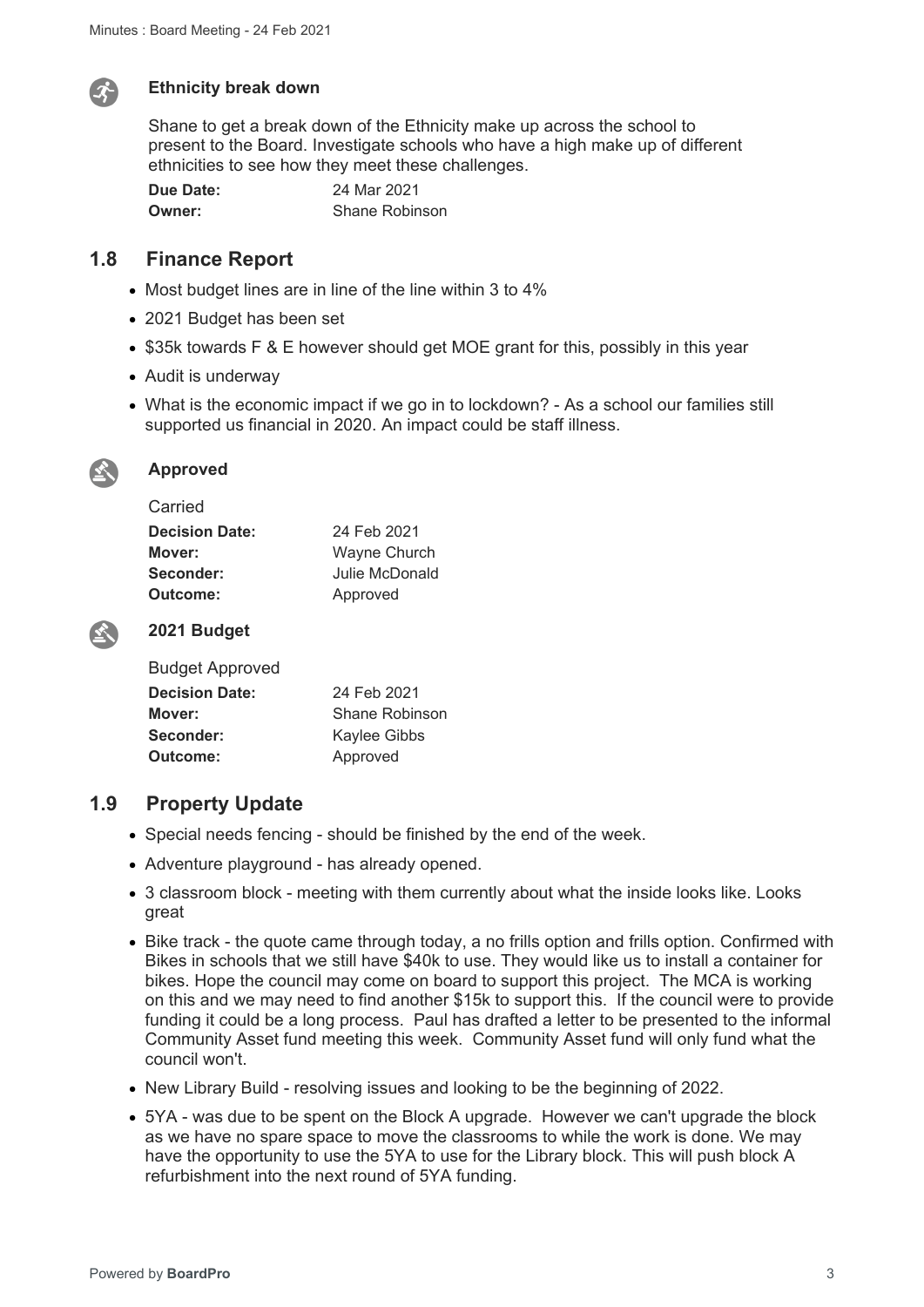- Proposal the Board supports re-allocating the 5YA funding towards supporting an improved quality Library build.
- Approved Board supported the 5YA funds to go towards improving the Library build. Moved by BOT Chair.
- 5YA summary every 5 year we get capital funds for generally bigger price improvements. The school choses in conjunction with property manager as to what we send this on. We agreed last time to upgrade Block A. They have a criteria list and has to be signed off by the Property manager as well.
- Propose to accelerate the heat pump installation.



#### **5YA re-allocation of funds**

Approved re-allocating the 5YA funds to go towards improving the quality of the Library Build for what the MOE won't fund

| <b>Decision Date:</b> | 24 Feb 2021          |
|-----------------------|----------------------|
| Mover:                | <b>Paul Matthews</b> |
| <b>Outcome:</b>       | Approved             |

## **1.10 Policy**

Proposed revisions to the Governance policies Part 2

- BOT Meeting process & Chair Evaluation questions in the policy are very close to what NZSTA recommend. Make this a resource rather then be a policy. Remove and replace with statement that we will review. Make this annual.
- Meeting Procedure Strike out the section with times and have the Board to decide this.
- Meeting Agenda expectation of 2 per term or as required to meet the obligations of the Board. Currently it has a time line of having the Board papers out within 3 working days of the meeting, change this to 5 working days. Minutes - it currently has for these to be sent within 48 hours of meeting. Amend this to 5 days out from meeting. The Board determines the structure of the agenda.
- Board Review of Governance Good governance means spending more time on strategic matters. 50% time on strategic matters (not bound). Does this duplicate the self review policy? Combine with the Self Review when this one comes up for review.
- Principals Performance Appraisal School docs has a more up to date version with the main difference being School docs gives a more detailed scope, mentions the role of the Teachers council and gives the Principal the opportunity to speak at their appraisal. Wayne to amend as discussed, Principal gets a chance to talk to the report before it's discussed.
- Home & School proposing some minor changes to keep up to date Agreed to take this out as a policy. Take this to the Home & School and suggest we have some sort of constitution. This will be a starting point for them. Wayne to amend and take to Home & School.
- Draft Policy work plan Wayne has this to keep us on track with the policy review. Add self review to this.



#### **Governance Policy review**

 Wayne to amend as discussed and bring to the next meeting for approval.

**Due Date:** 24 Mar 2021 **Owner:** Wayne Church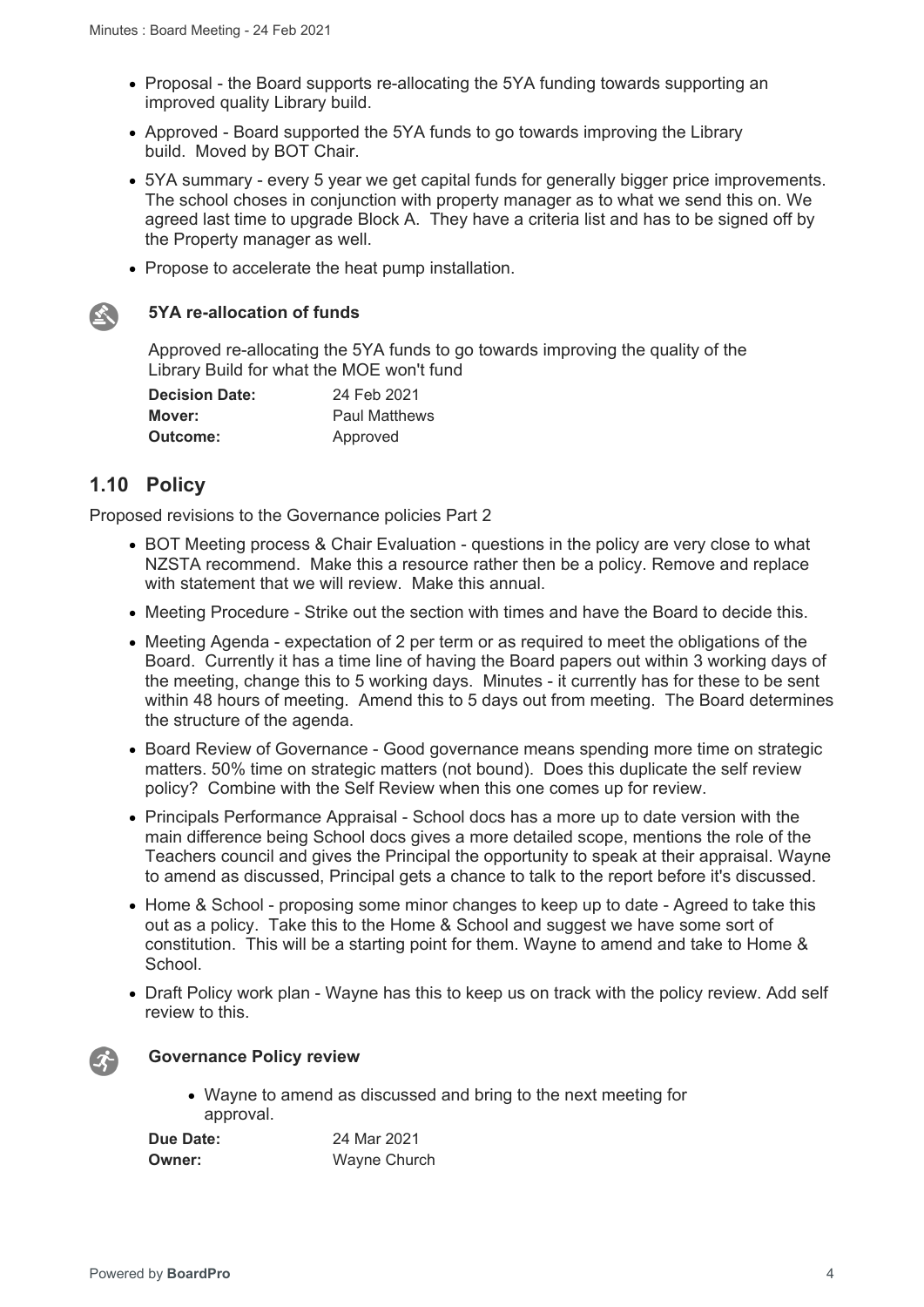## **1.11 Year 7 & 8 Team Building Stayover**

Ratify that the proposal on the 16/2/21 was approved.



#### **Ratified**

| Approved              |                |
|-----------------------|----------------|
| <b>Decision Date:</b> | 24 Feb 2021    |
| Mover:                | Shane Robinson |
| Seconder:             | Megan Hurley   |
| Outcome:              | Approved       |

## 2. Strategic Discussion/Decision

## **2.1 Strategic Aims / Annual Plan 2021**

Shane Presented & Board discussed.

- Engaging with local iwi, discussed challenges with this and Board agreed we needed a stronger relationship with preference to local iwi - add a piece in to the Relationship section.
- Board approved documents. However some work is required around what the Board should be doing to support the Strategic Aims. Agreed to have further discussions then approve any adjustments.
- Megan, Paul & Wayne to meet to discuss and agree what needs to be looked at and improved. Then bring back to the next meeting for discussion.
- Amended Approving the 2021 Key goals indications and timelines proposed on the proviso that we will go back and look at the Board area.



#### **Approved**

Board approved 2021 Key goals indications and timelines proposed on the proviso that we will go back and look at the Board area.

| <b>Decision Date:</b> | 24 Feb 2021         |
|-----------------------|---------------------|
| Mover:                | <b>Wayne Church</b> |
| Seconder:             | Kaylee Gibbs        |
| Outcome:              | Approved            |



#### **Addition to Strategic Aims Relationship area**

Shane to add a section in to the 'Relationship' section about engaging with local iwi.

| Due Date: | 24 Mar 2021           |
|-----------|-----------------------|
| Owner:    | <b>Shane Robinson</b> |



#### **Strategic Aims - Meet & discuss**

 Megan, Paul & Wayne to meet to discuss what the Board should be doing to support the Strategic Aims and agree what needs to be looked at and improved. Paul to send invite out to the Board if others want to attend. Then bring back changes / feedback to the next meeting for discussion.

| Due Date: | 24 Mar 2021          |
|-----------|----------------------|
| Owner:    | <b>Paul Matthews</b> |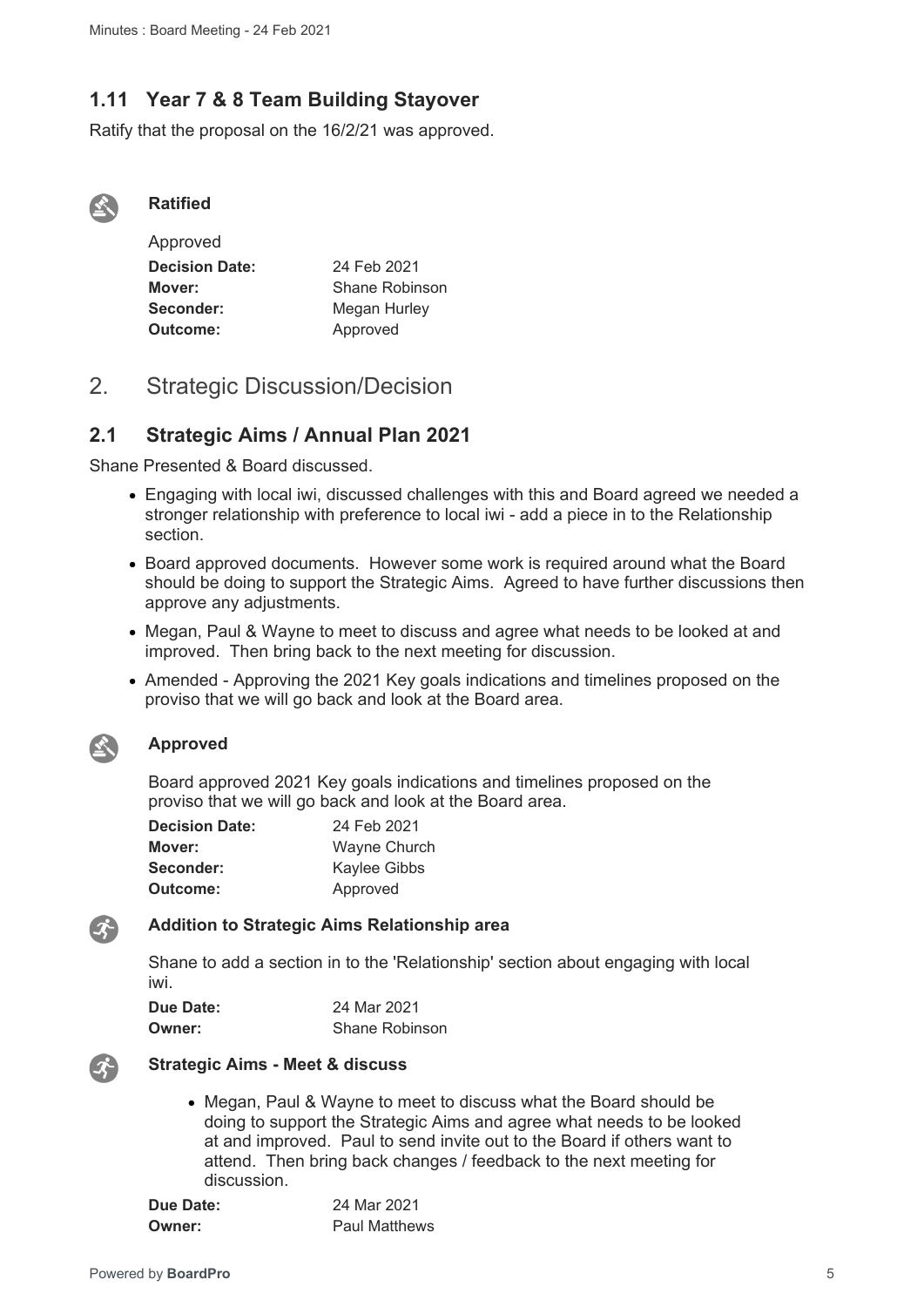## 3. External Updates

## **3.1 Home & School Update**

- H & S meeting held on Monday.
- Lizzie has resigned from the committee.
- Currently no Chair or Secretary. The Treasurer is not keen to continue or would like to share the role. Not many new people coming through.
- Discussed H & S in general. Megan has agreed to continue as Board rep and support the Home & School towards appointing a new Chair

## **3.2 MCA Update**

- MCA still remain supportive of the bike track which is their primary focus.
- BOT Chair proposed the school put \$10k rather then the budgeted \$5k towards getting a new projector for the Hall. School to purchase the Projector & Screen and the MCA to cover the installation. School would own so our insurance would cover this.
- Budget modification to allow and additional \$5k spending (increase to \$10k) to purchase a projector and screen approved



#### **Check on insurance**

Check the new projector will be covered by the schools insurance if being used in the hall and by external parties.

| Due Date: | 24 Mar 2021           |
|-----------|-----------------------|
| Owner:    | <b>Shane Robinson</b> |



#### **Discuss with MCA**

Paul to discuss with MCA to advise of our decision to purchase the projector, covering the installation and guidelines about its use.

| Due Date: | 24 Mar 2021          |
|-----------|----------------------|
| Owner:    | <b>Paul Matthews</b> |



#### **Add an additional \$5k towards purchasing a Projector & Screen for the hall**

Increase budget from \$5k to \$10k to allow the purchase of the Projector & screen for the hall to go ahead.

| <b>Decision Date:</b> | 24 Feb 2021          |
|-----------------------|----------------------|
| Mover:                | Shane Robinson       |
| Seconder:             | <b>Paul Matthews</b> |
| Outcome:              | Approved             |

### **3.3 Staffing**

Acknowledged and pass on our thanks to Trudy.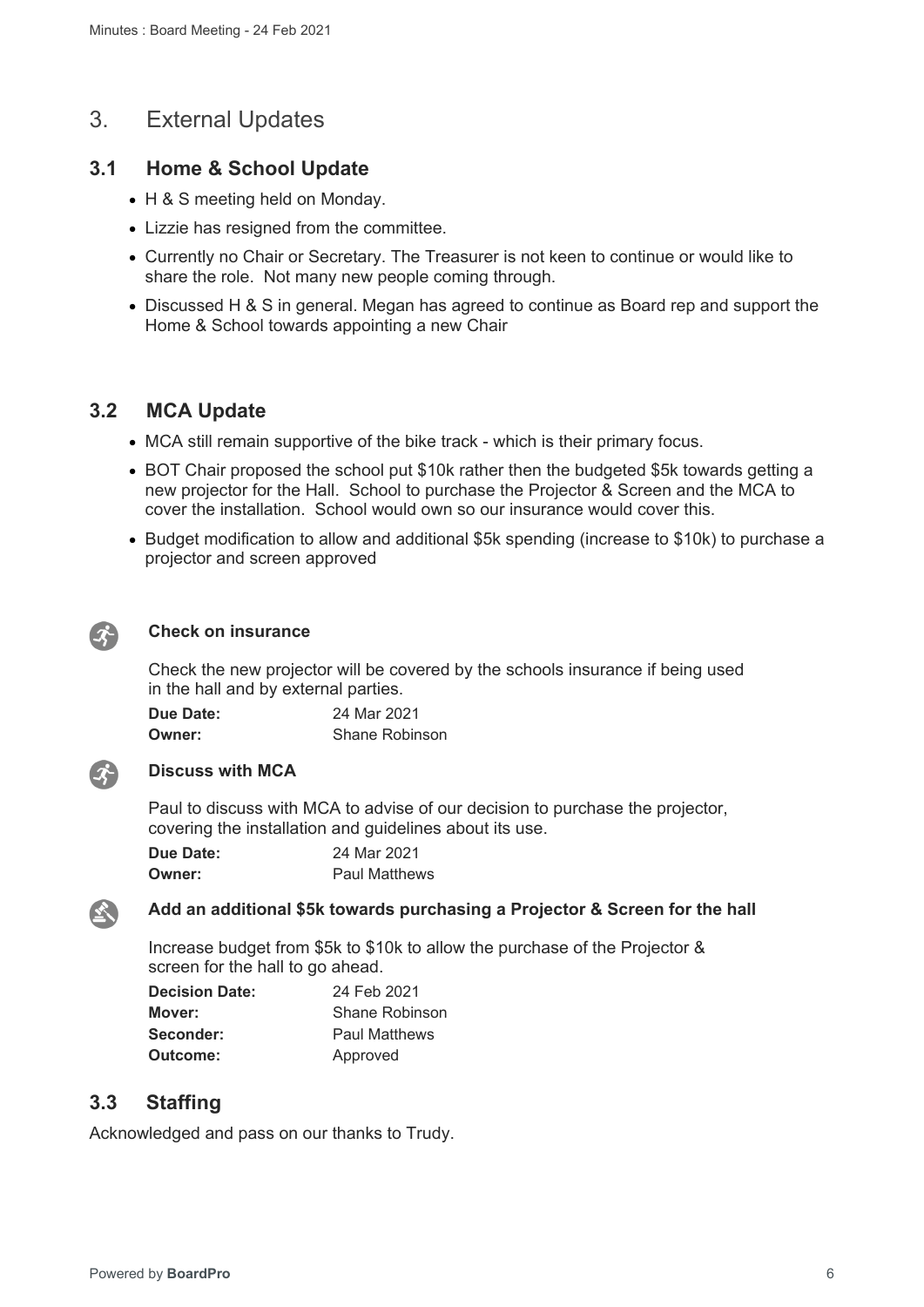## 4. Public Excluded / In Committee

## **4.1 Principal Appraisal**

Moved to Public excluded items. Shane & Tania left for the Board to discuss.

## 5. Close Meeting

## **5.1 Close the meeting**

**Next meeting:** Board Meeting - 31 Mar 2021, 6:00 pm

## Decision made between meetings



#### **Approval of Grant Application**

That the school applies for a grant of \$8,160 from the Four Winds Foundation towards the cost of swimming lessons;

**6 Supported:** Lizzie Briscoe , Julie McDonald , Wayne Church , Chris Cowman , Shane Robinson , Paul Matthews

**0 Opposed: 0 Abstained:** 

| 0 Abstained:          |             |
|-----------------------|-------------|
| <b>Decision Date:</b> | 16 Feb 2021 |
| Outcome:              | Approved    |



### **Approval of EOTC activity**

That the Year 7/8 Team Building Stayover EOTC proposal be approved; **6 Supported:** Lizzie Briscoe , Paul Matthews , Shane Robinson , Chris Cowman , Wayne Church , Julie McDonald

**0 Opposed:** 

| 0 Abstained:          |             |
|-----------------------|-------------|
| <b>Decision Date:</b> | 16 Feb 2021 |
| Outcome:              | Approved    |

## New Actions raised in this meeting

| <b>Item</b> | <b>Action Title</b>                                                          | Owner                |
|-------------|------------------------------------------------------------------------------|----------------------|
| 1.7         | Ethnicity break down<br><b>Due Date: 24 Mar 2021</b>                         | Shane Robinson       |
| 1.10        | Governance Policy review<br><b>Due Date: 24 Mar 2021</b>                     | Wayne Church         |
| 2.1         | Addition to Strategic Aims Relationship area<br><b>Due Date: 24 Mar 2021</b> | Shane Robinson       |
| 2.1         | Strategic Aims - Meet & discuss<br><b>Due Date: 24 Mar 2021</b>              | <b>Paul Matthews</b> |
| 3.2         | Check on insurance<br><b>Due Date: 24 Mar 2021</b>                           | Shane Robinson       |
| 3.2         | Discuss with MCA<br><b>Due Date: 24 Mar 2021</b>                             | <b>Paul Matthews</b> |

Next meeting: 6pm, Weds 24 May 2021